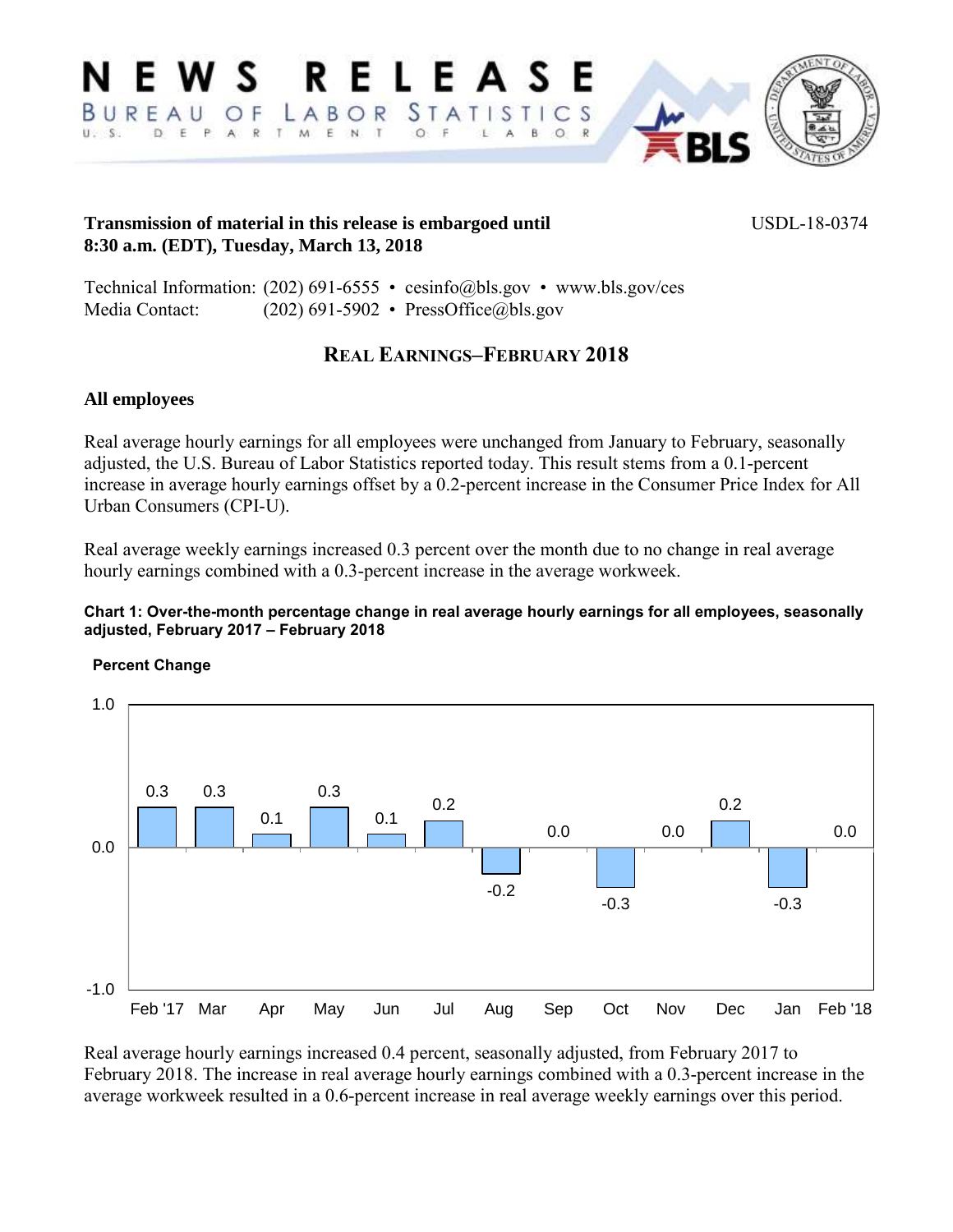## **Production and nonsupervisory employees**

Real average hourly earnings for production and nonsupervisory employees increased 0.2 percent from January to February, seasonally adjusted. This result stems from a 0.3-percent increase in average hourly earnings combined with a 0.1-percent increase in the Consumer Price Index for Urban Wage Earners and Clerical Workers (CPI-W).

Real average weekly earnings increased 0.8 percent over the month due to the increase in real average hourly earnings combined with a 0.6-percent increase in average weekly hours.

#### **Chart 2: Over-the-month percentage change in real average hourly earnings for production and nonsupervisory employees, seasonally adjusted, February 2017– February 2018**



#### **Percent Change**

**\_\_\_\_\_\_\_\_\_\_\_\_\_\_** 

From February 2017 to February 2018, real average hourly earnings increased 0.1 percent, seasonally adjusted. The increase in real average hourly earnings combined with a 0.6-percent increase in the average workweek resulted in a 0.7-percent increase in real average weekly earnings over this period.

**Real Earnings for March 2018 is scheduled to be released on Wednesday, April 11, 2018 at 8:30 a.m. (EDT).**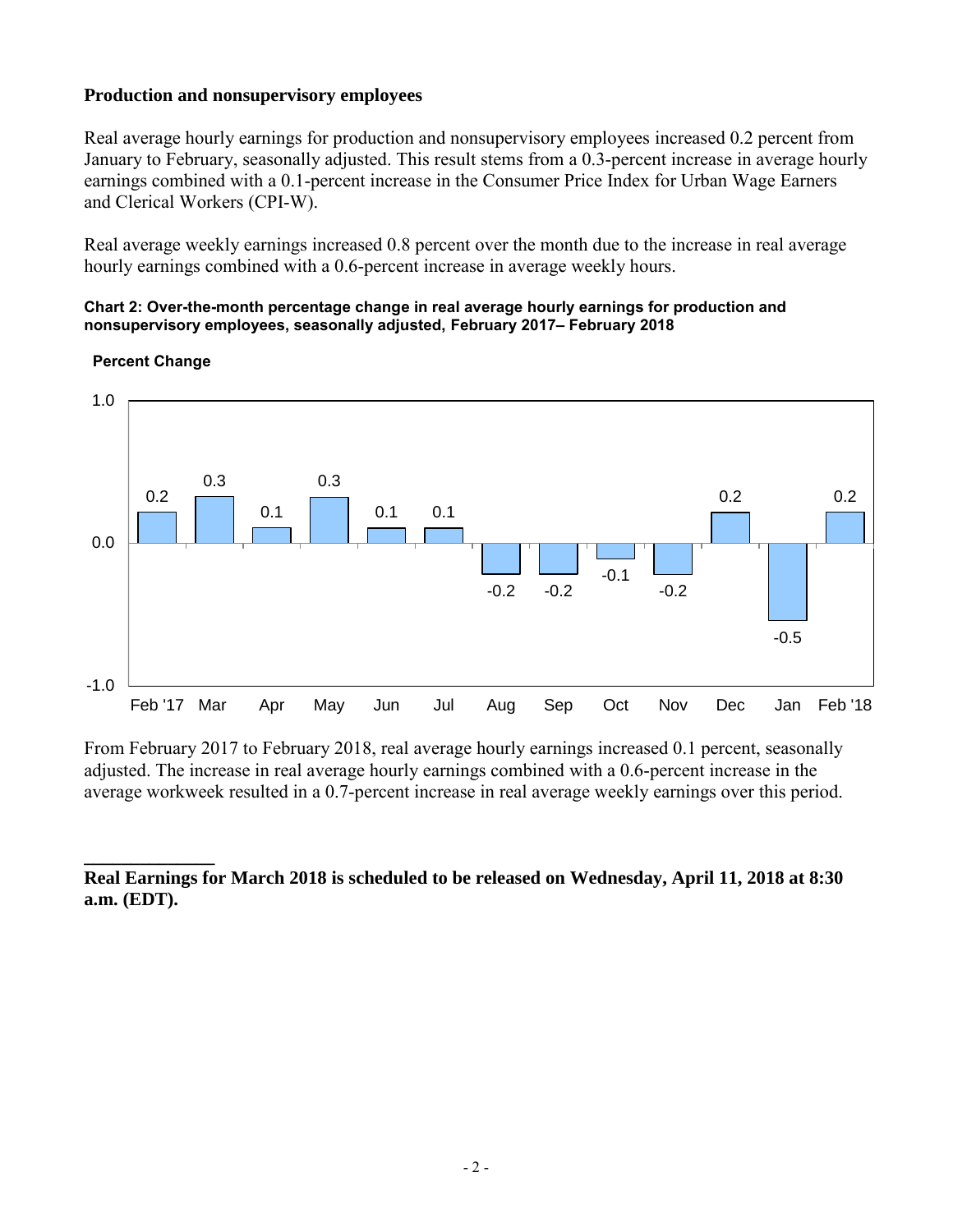#### **Table A-1. Current and real (constant 1982-1984 dollars) earnings for all employees on private nonfarm payrolls, seasonally adjusted**

|                                      | Feb.     | Dec.     | Jan.              | Feb.              |
|--------------------------------------|----------|----------|-------------------|-------------------|
|                                      | 2017     | 2017     | 2018 <sup>p</sup> | 2018 <sup>p</sup> |
|                                      | \$10.68  | \$10.75  | \$10.72           | \$10.72           |
|                                      | \$367.39 | \$370.73 | \$368.64          | \$369.72          |
|                                      | 244.102  | 247.910  | 249.245           | 249.619           |
|                                      | \$26.07  | \$26.64  | \$26.71           | \$26.75           |
|                                      | 34.4     | 34.5     | 34.4              | 34.5              |
|                                      | \$896.81 | \$919.08 | \$918.82          | \$922.88          |
| <b>OVER-THE-MONTH PERCENT CHANGE</b> |          |          |                   |                   |
|                                      | 0.3      | 0.2      | $-0.3$            | 0.0               |
|                                      | 0.3      | 0.2      | $-0.6$            | 0.3               |
|                                      | 0.0      | 0.2      | 0.5               | 0.2               |
|                                      | 0.3      | 0.4      | 0.3               | 0.1               |
|                                      | 0.0      | 0.0      | $-0.3$            | 0.3               |
|                                      | 0.3      | 0.4      | 0.0               | 0.4               |
| <b>OVER-THE-YEAR PERCENT CHANGE</b>  |          |          |                   |                   |
|                                      | 0.0      | 0.6      | 0.7               | 0.4               |
|                                      | $-0.3$   | 0.8      | 0.6               | 0.6               |
|                                      | 2.8      | 2.1      | 2.1               | 2.3               |
|                                      | 2.7      | 2.7      | 2.8               | 2.6               |
|                                      | $-0.3$   | 0.3      | 0.0               | 0.3               |
|                                      | 2.4      | 3.0      | 2.8               | 2.9               |

<sup>1</sup> The Consumer Price Index for All Urban Consumers (CPI-U) is used to deflate the earnings series for all employees. p Preliminary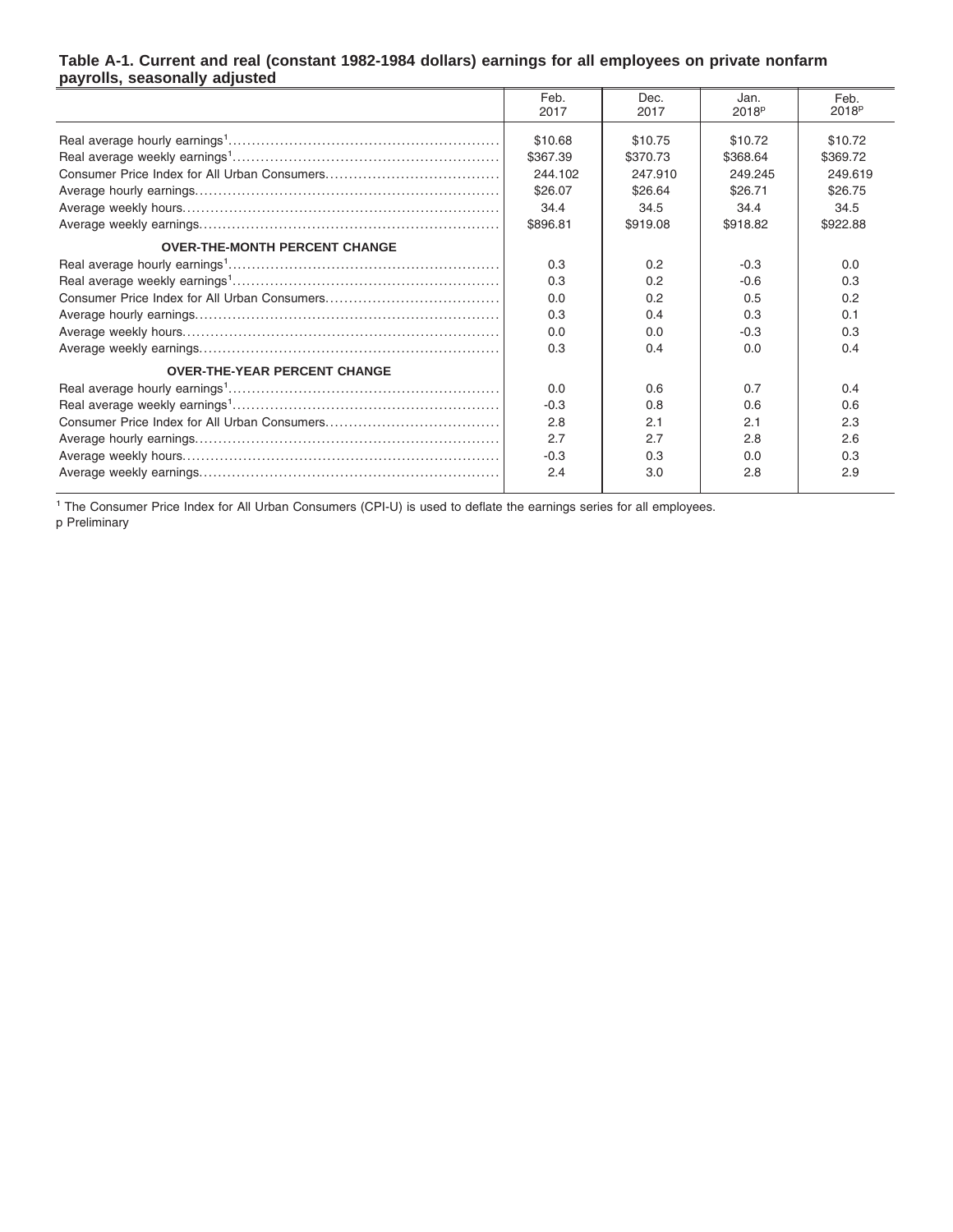| completed on private nominating payrons, seasonally aujusted     |              |              |                           |                           |  |  |
|------------------------------------------------------------------|--------------|--------------|---------------------------|---------------------------|--|--|
|                                                                  | Feb.<br>2017 | Dec.<br>2017 | Jan.<br>2018 <sup>p</sup> | Feb.<br>2018 <sup>p</sup> |  |  |
|                                                                  | \$9.18       | \$9.22       | \$9.17                    | \$9.19                    |  |  |
|                                                                  | \$308.32     | \$311.59     | \$308.24                  | \$310.57                  |  |  |
| Consumer Price Index for Urban Wage Earners and Clerical Workers | 238.115      | 242.010      | 243.517                   | 243.785                   |  |  |
|                                                                  | \$21.85      | \$22.31      | \$22.34                   | \$22.40                   |  |  |
|                                                                  | 33.6         | 33.8         | 33.6                      | 33.8                      |  |  |
|                                                                  | \$734.16     | \$754.08     | \$750.62                  | \$757.12                  |  |  |
| <b>OVER-THE-MONTH PERCENT CHANGE</b>                             |              |              |                           |                           |  |  |
|                                                                  | 0.2          | 0.2          | $-0.5$                    | 0.2                       |  |  |
|                                                                  | 0.2          | 0.5          | $-1.1$                    | 0.8                       |  |  |
| Consumer Price Index for Urban Wage Earners and Clerical Workers | 0.0          | 0.2          | 0.6                       | 0.1                       |  |  |
|                                                                  | 0.2          | 0.4          | 0.1                       | 0.3                       |  |  |
|                                                                  | 0.0          | 0.3          | $-0.6$                    | 0.6                       |  |  |
|                                                                  | 0.2          | 0.7          | $-0.5$                    | 0.9                       |  |  |
| <b>OVER-THE-YEAR PERCENT CHANGE</b>                              |              |              |                           |                           |  |  |
|                                                                  | $-0.4$       | 0.2          | 0.1                       | 0.1                       |  |  |
|                                                                  | $-0.4$       | 0.8          | 0.2                       | 0.7                       |  |  |
| Consumer Price Index for Urban Wage Earners and Clerical Workers | 2.8          | 2.2          | 2.2                       | 2.4                       |  |  |
|                                                                  | 2.4          | 2.4          | 2.4                       | 2.5                       |  |  |
|                                                                  | 0.0          | 0.6          | 0.0                       | 0.6                       |  |  |
|                                                                  | 2.4          | 3.0          | 2.4                       | 3.1                       |  |  |

#### **Table A-2. Current and real (constant 1982-1984 dollars) earnings for production and nonsupervisory employees on private nonfarm payrolls, seasonally adjusted<sup>1</sup>**

<sup>1</sup> Data relate to production employees in mining and logging and manufacturing, construction employees in construction, and nonsupervisory<br>employees in the service-providing industries. These groups account for approximat

<sup>2</sup> The Consumer Price Index for Urban Wage Earners and Clerical Workers (CPI-W) is used to deflate the earnings series for production and<br>nonsupervisory employees.

p Preliminary